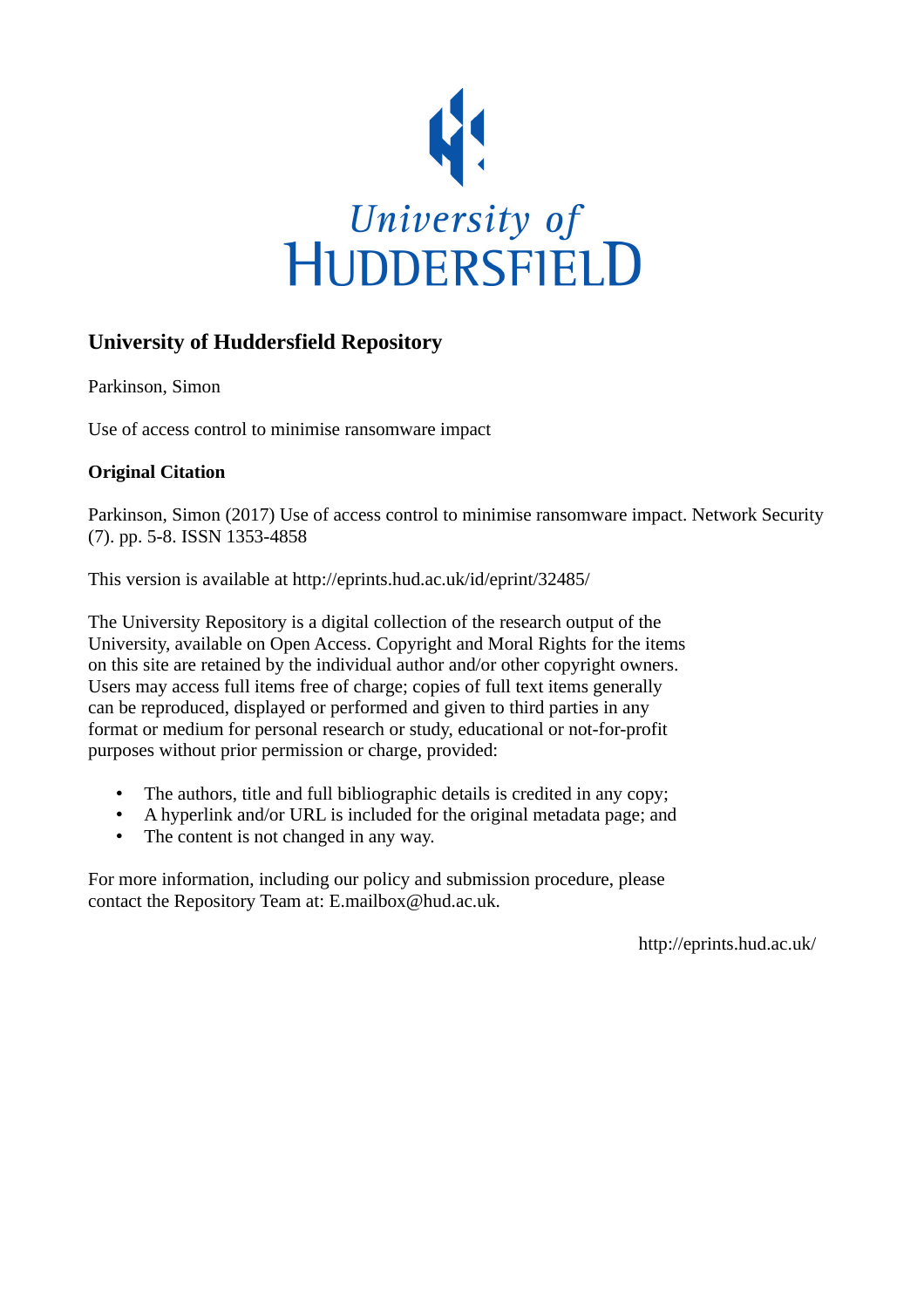# **Use of Access Control to Minimise Ransomware Impact**

# **Simon Parkinson, University of Huddersfield**

Abstract: A ransomware attack is potentially highly damaging for businesses of all size, and due to being financially motivated, is increasing in occurrence. Although continuous innovations in ransomware complexity make it hard to defend against, simple safeguards are often ignored. The safeguard discussed in this article is that of correctly implementing and auditing file system access control to limit locations where ransomware can encrypt data should it execute under the user's credentials. A discussion of the mechanisms within Microsoft's New Technology File System (NTFS) that create the potential to over allocate permissions is provided. Following this, steps are presented to derive a clear policy to assist in ransomware protection.

#### **Introduction**

The potential for financial gain has resulted in the establishment of a multi-billion Dollar ransomware industry, which is founded on exploitation [1]. Those with weak, unprotected systems, as well as those with little security-specific knowledge are more likely to fall victim. Such users may not be able to adequately assess the potential risks and maybe caught unaware [2]. Those with the most to lose, for example a user, whom is heavily reliant on their IT system and its data for undertaking their daily business, heighten the potential for exploitation.

Ransomware, as with all businesses aiming to maximise profit, is continuously increasing in innovation, making it harder to detect and in some cases virtually impossible to rectify without paying the ransom fee [3]. There are a wealth of Ransomware systems in operation, each with a slightly different way of acquiring execution on the host PC, as well as different mechanisms of encryption, but a commonality amongst all variations is that they aim to encrypt data stored on both local and remote directory structures. Some Ransomware performs the encryption process in an intensive short duration, whereas some mechanisms encrypt data slowly with the aim of ensuring the encrypted files are propagated through any back-up mechanisms, maximising damage and aiming to make recovery even more challenging.

There are many potential aftermarket solutions aiming to help protect a system from ransomware; however, in this article we discuss how simply maximising the use of built-in system security controls can have a significant impact on preventing ransomware from acquiring execution on the host computer and encrypting data. It is worth noting that implementing strong access controls is not the definitive mechanism to prevent against a ransomware attack, but correctly restricting file system access can provide a strong first line of defence, and additionally contribute to improving the overall system security.

#### **How damage is done**

Let's consider the encryption phase within the ransomware cycle [4]. In its primitive form, ransomware works in the same was as any other application interacting with the underlying file system. The traditional file use cycle, similar to that a user goes through when editing a text document, is that files are opened, modified, and stored.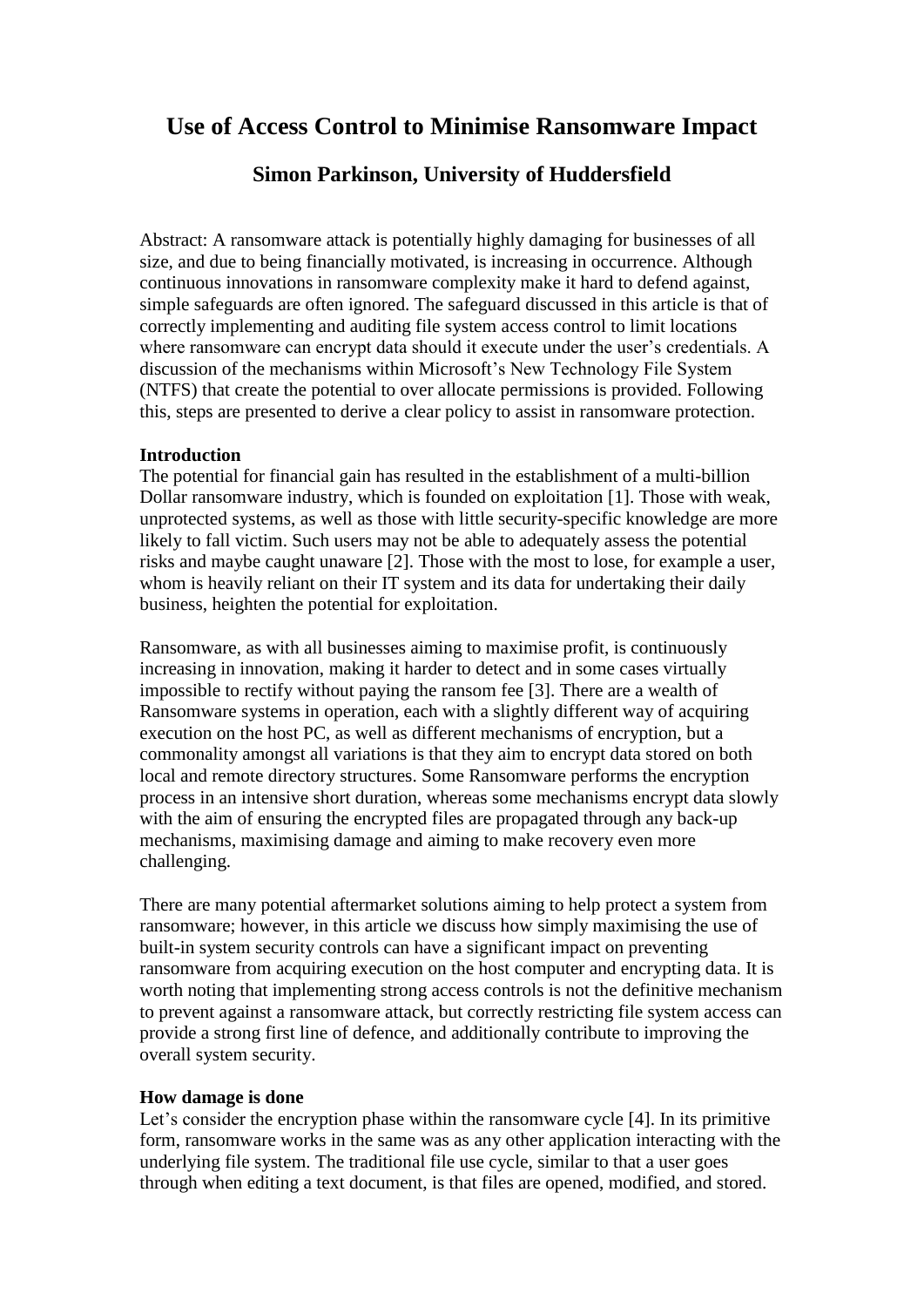However, the fundamental difference is that ransomware is malicious in that it aims to create an encrypted version of the file and overwrite the original.

The host operating system employs mediation mechanisms (known as the reference monitor [5]) to control who can access and modify files. A fundamental principle of reference monitor is that it is enforced and that it is not possible to interact with a file without the reference monitoring granting permission. Figure 1 illustrates how the reference monitoring works, as well as introducing some of the common technical phrases. The subject is the user and/or process interacting with the system, the object is the resource which the subject is requesting access to, and the configuration is the level of access they require.



Here lies a dilemma in that ransomware is a malicious piece of software, but the reference monitor is authorising permission for it to access, modify and delete files. Why? Because that ransomware has determined a way to execute and could be achieved through one of the three following ways: The first is by modifying the reference monitor (and operating system) through installing malicious software, the second is by achieving privilege escalation and operating under the maximum permission level, and the third is by simply executing under the user's credentials and relies on the user having a high level of permission. The first two mechanisms can be hard to protection against and largely require strong security mechanisms embedded in operating system, as well as a culture of awareness amongst the users to prevent executing malicious software. In this paper, we consider the assignment and evaluation of file system permissions to minimise damage should a ransomware attack arise from executing under the user's credentials and therefore acquiring their permission.

The reference monitor is simply following the system policy, which is either set by the user, administrator or is the system default. A policy is the security restrictions enforced within the system, and in the particular context of this article, refers to both user and file system permissions.

#### **Your access control policy**

In terms of file system access control, the policy is the set of permissions granted to a specific user. If we consider the Microsoft environment, a policy could be that user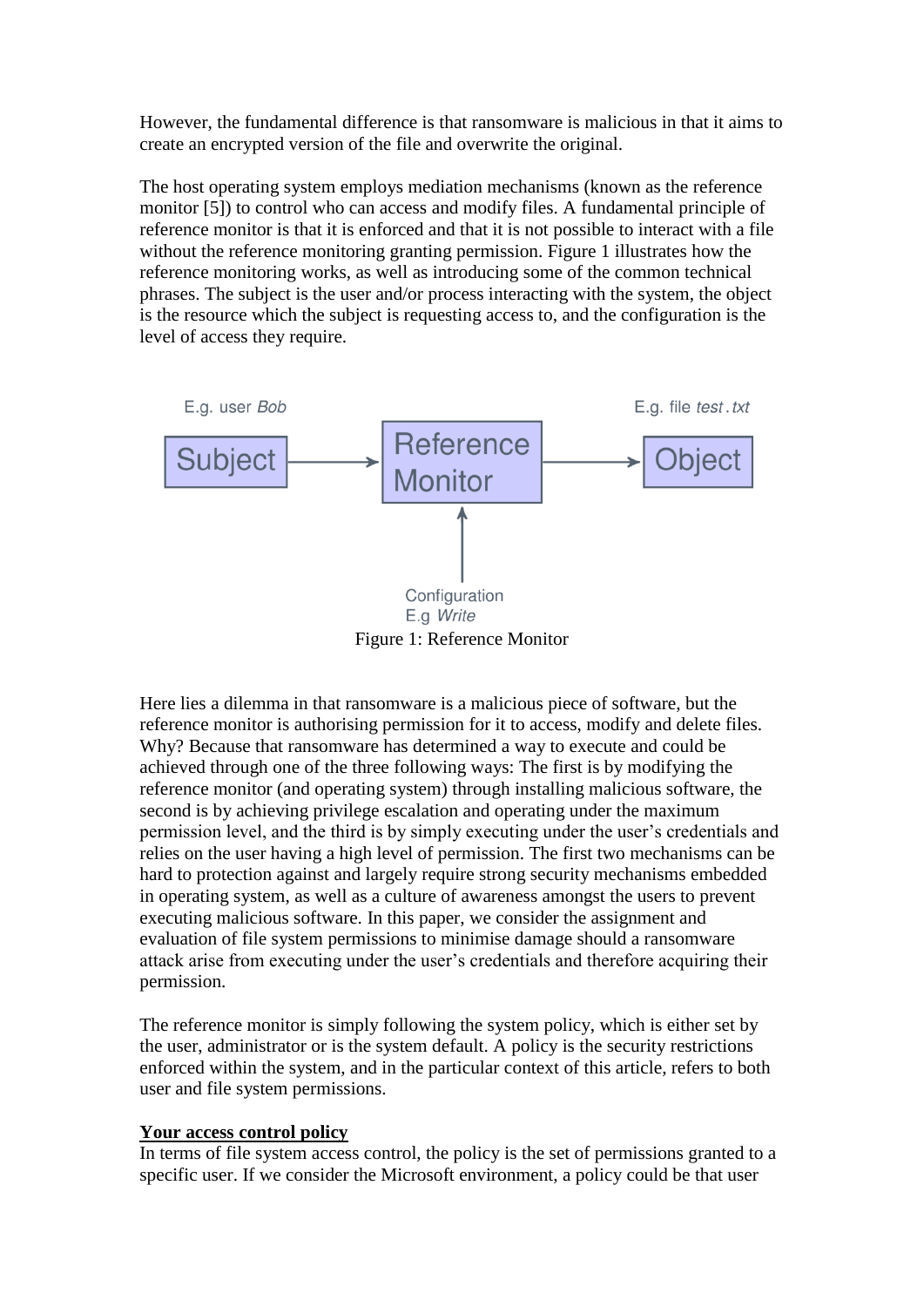"Bob" has "Full Control" on a file system resource such as "proposal.docx" that has been set through the Microsoft "Security" tab located in the "Properties" of a file or directory. Figure 2 shows the standard Microsoft interface for managing these permissions, and it is here where Bob's permission can be set and evaluated.

| proposal.docx Properties   |                                                           |              |          |
|----------------------------|-----------------------------------------------------------|--------------|----------|
|                            | General Security Details Previous Versions                |              |          |
| Object name:               | C:\Users\parki\Documents\scomsp2\proposal.docx            |              |          |
| Group or user names:       |                                                           |              |          |
| <b>SZ SYSTEM</b>           |                                                           |              |          |
|                            | Simon Parkinson (parkinson.sl@gmail.com)                  |              |          |
|                            | Bob (DESKTOP-61D3AOQ\Bob)                                 |              |          |
|                            | <b>BL</b> Administrators (DESKTOP-61D3AOQ\Administrators) |              |          |
|                            | To change permissions, click Edit.                        |              | Edit     |
| Permissions for Bob        |                                                           | Allow        | Deny     |
| Full control               |                                                           |              |          |
| Modify                     |                                                           |              |          |
| Read & execute             |                                                           | $\checkmark$ |          |
| Read                       |                                                           |              |          |
| Write                      |                                                           |              |          |
| <b>Special permissions</b> |                                                           |              |          |
|                            |                                                           |              |          |
| click Advanced             | For special permissions or advanced settings,             |              | Advanced |
|                            |                                                           |              |          |

Figure 2: "Bob" has "FullControl" on proposal.docx

Although in the presented example identifying Bob's permission is a trivial process, there are many complicating factors that can inadvertently result in the over allocation of permissions, as well as difficulty in permission evaluation. In this section, we provide an overview of these complexities, demystifying access control policies for both standalone single-user PCs to networked multi-user environments. In latter sections we then discuss some 'easy steps' that can be taken to ensure that user permissions are correctly set to minimise the potential impact of such ransomware if an attack should occur.

## **1) Group Membership**

A fundamental aspect of access control within the file system access control is that of group membership. A subject (group, user or process) that interacts with the file system can be a member of any group. This means that permissions can be inherited from any of the associated groups if they are entered within any Access Control List (ACL). Figure 2 illustrates an example ACL. Subjects, in this case users, will often be grouped together (separation of duty) to make management easier. However, understanding implemented permissions can become significantly more complex by group association [6]. To correctly evaluate a user's effective permissions you would have to know which groups they are a member of. Group allocation is set and examined through the "Computer Management" tool in Windows based systems.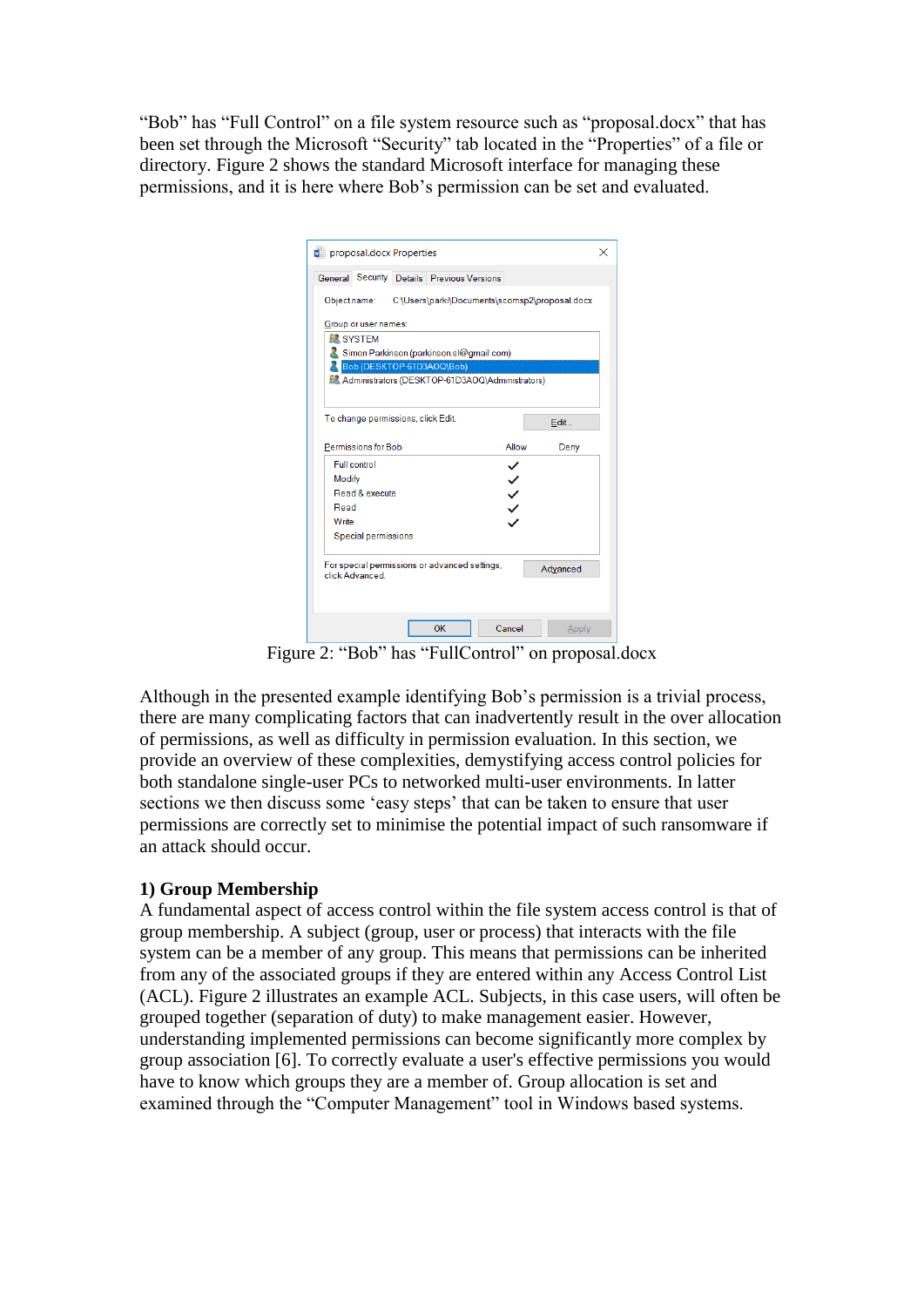#### **2) Propagation and Inheritance**

It is necessary to discuss the different mechanisms behind the way that NTFS permissions can propagate throughout the directory structure. Within the ACL there are two types of entries, which are formally named Access Control Entries (ACE). These types are: (1) Explicit and (2) Inherited. Explicit entries are those that are applied directly to the directory or file's ACL, whereas inherited are those that are propagated from their parent directory. This makes implementation permissions easier as they can be set a high-level in the directory hierarchy and automatically propagate. This is of significant as permissions of different proposition types are processed differently and this leads us on to consider permissions accumulation.

#### **3) Accumulation**

Accumulation is the possibility for the subject to receive the effective permission of multiple different policies, resulting in the possibility for a subject to receive permissions from multiple different ACEs within the same ACL. Furthermore, any subject that interacts with the NTFS can be assigned to any number of groups, which can be entered into the ACE. This means that the user does not have to be directly entered into the ACE, and they could simply be a member of the group that is entered.

The policy combination is handled within the operating system by the reference monitor, which combines the permissions together to effectively create the union of all the policies; however, there are few complexities within permission accumulation due to the structured way in which ACEs are processed. These are:

- Explicit permissions take precedence over inherited permissions.
- Explicit deny permissions always take precedence over apply permissions.
- Permissions inherited from closer relatives take precedence over relatives.

It might be expected that deny permissions always take precedence over apply permissions to ensure that during the policy combination stage the user always operates as the least possible privilege elevation. However, the first point regarding explicit permissions taking precedence over inherited permissions can result in a situation where an inherited deny permission is never reached

## **A clear policy**

The aforementioned aspects of file system permissions create the potential to inadvertently introduce weaknesses that could easily be exploited by ransomware. Here we consider the necessity of maintaining file system access control permissions to prevent ransomware damage through deriving and maintaining a clear access control policy. It is true that ransomware will continue to evolve and new, more sophisticated methods will be developed. However, following the below steps not only prevents the 'easy win' ransomware attack from successfully encrypting sensitive data, it also ensures a strong level of system security aiming to prevent against other threats, such as a malicious employee.

A clear policy is essential to ensure standardisation among allocated permissions and the functionality required by each role within the organisation. It is important to decide upon a policy for business of all sizes and it need not be an exhaustive and complicated task. Small business with only a few employees may neglect (through ignorance) the need to implement access controls beyond the defaults set by the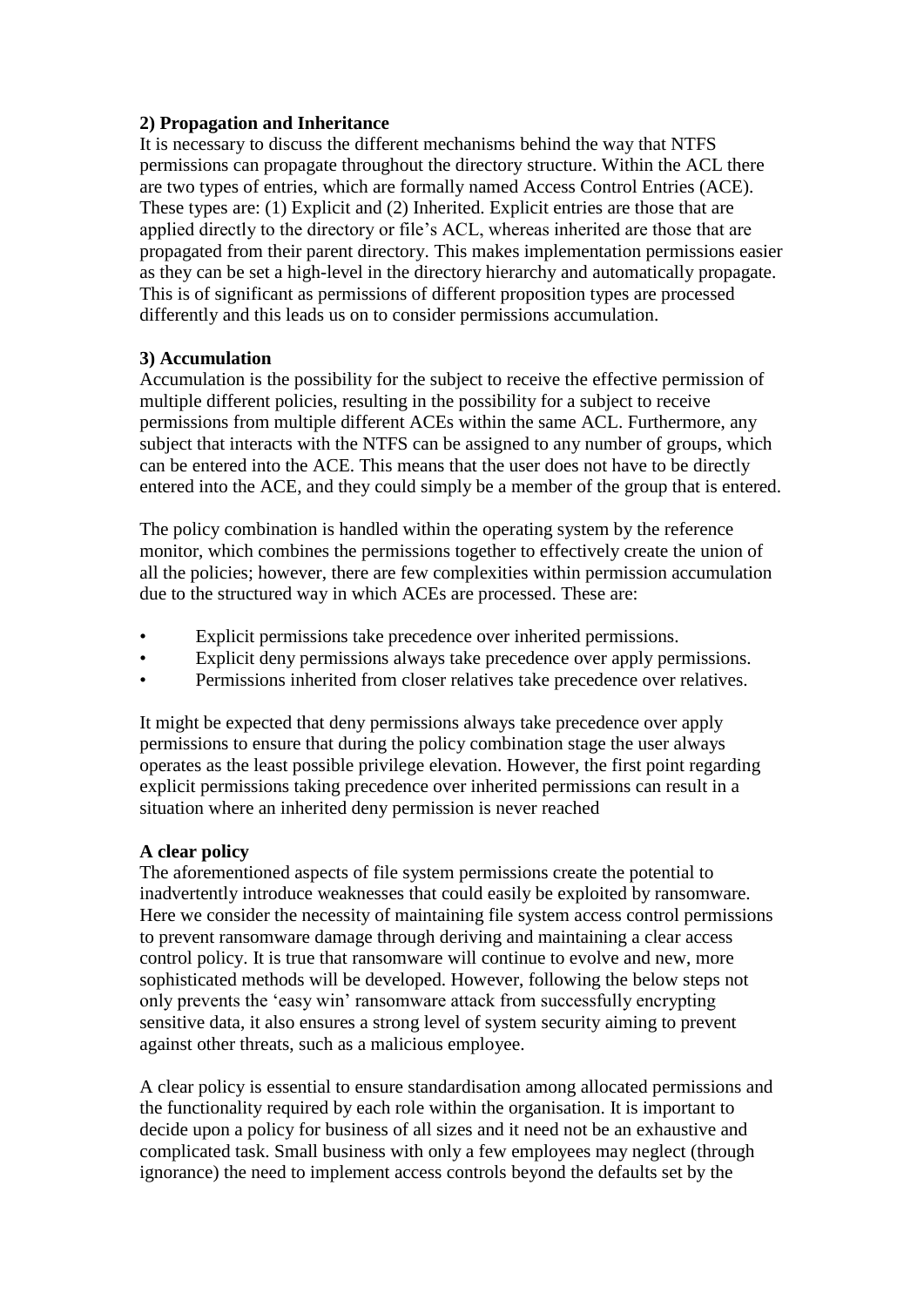operating systems, whereas large organisations may have many administrators changing file system permissions on a daily basis, and each is making ad hoc modifications based on their experience and knowledge. Making ad hoc permission modifications has the potential to introduce error and over allocated permissions, which both could introduce a vulnerability.

The steps provided below are aimed to provide a starting point of criteria to consider for all businesses when creating their access control policy

#### **1) Least privilege and Separation of Duty**

In the contexts of file system control, the concept of least privilege is used to define the lowest possible level of access control required for a system user to undertake their daily tasks [7]. However, there will not be a single definition of least privilege for all users. A managerial user may need permission to view and modify certain employee records but does not need to see customer invoices, whereas secretarial staff should have permission to view, create and modify invoices but no permission to view employee records. A ransomware attack on employees in either of these roles would cause damage, but the separation of duty will help to compartmentalised the damage, resulting in only parts of the directory structure being encrypted. An issue with implementing such role-based access control is that it is entirely feasible that new roles are also created as the company operations change and new employees are recruited. This can be problematic as if the new role is similar to one of the current roles, an administrator might make changes to the role by broadening the access control policy and allowing wide and potentially less restrictive access. This is problematic because any reduction in distance between the separations of duties reduces any potential compartmentalised and minimisation of ransomware damage.

#### **2) Implementation**

The position of the access control implementation in the directory structure hierarchy needs careful consideration to ensure that the data is restricted as far up the hierarchy as possible. There is a clear trade-off to be achieved here between administrative complexity and the level of restrictiveness. Access control can be implemented on a file level, but implementing restrictions based on each file would be tiresome, whereas setting permissions high up the directory structure to be propagated might make it challenging to effectively implement a middle section whereby two different roles both have permissions. For example, consider two distinctly separate hierarchical folder structures for both managerial and secretarial users. If both folder structures are secured on the root directory, it could become problematic if either user group needed to have access to a subdirectory within each role's hierarchy. At this point a new permission will need to be specified at the sufficient point within the hierarchy to only allow the user access to the locations required.

Considering the granularity of permissions is also of key importance. Microsoft's New Technology File System (NTFS) has six standard groups (read, write, modify, etc.) [8] and the possibility to create fine-grained permissions through using any combination of the fourteen individual attributes. There are specific instances whereby over allocation is performed through only using the standard groups. For example, only "Full Control" has the permission to delete directories. This can be problematic as assigning "Full Control" on a directory will allow a user to delete the directory itself and its entire contents. Using the "Modify" level disables the potential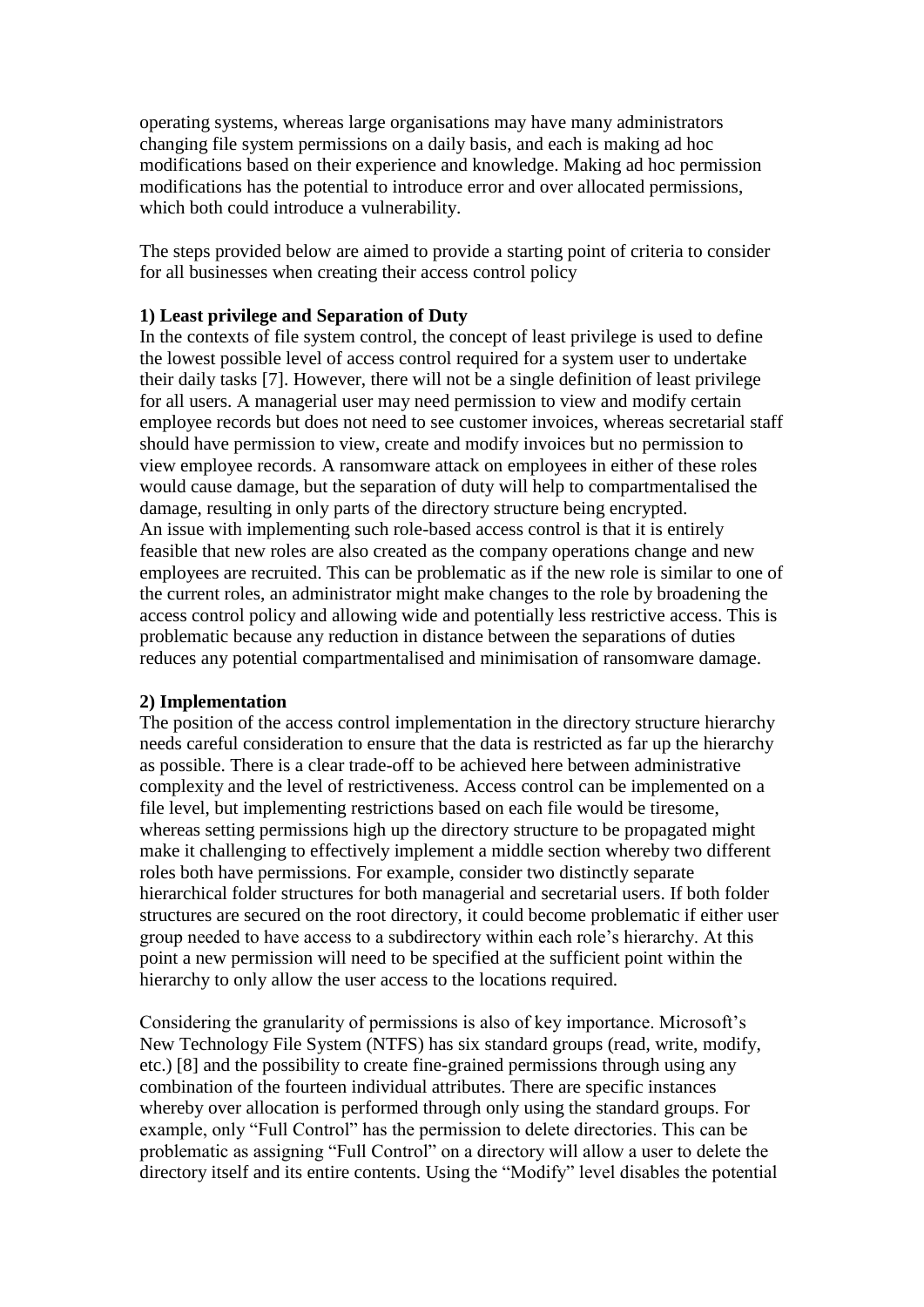to delete directories, but this would be too restrictive as a user would be able to create directories but not delete. The solution is to use the combination of the "Modify" on the root directory without any propagation, followed by "Full Control" reclusively propagating through all child directories. This is a clear example whereby careful consideration is required to determine how to translate a user's role into a series of access control policies.

How the permissions are structured can have significant implications on administrative effort as well as introducing potential for making mistakes. Furthermore, all mechanisms to improve clarity in the allocation of permissions should be taken to reduce the potential for error. This means never implementing permissions on a user basis, rather using groups that represent roles within the system. As there is no mechanism to store comments within the allocation permissions, it is essential to ensure that the group name is something that adequately describes the permission. For example, something like "ManagerialFullControl" is more appropriate than "RoleOne".

#### **3) Auditing**

Auditing is a very important task that should not be neglected. Old redundant permission are often left behind as employees leave, roles change, and new shared directories are introduced overtime. It is important to identify these permissions and remove them to avoid potential exploitation. It is also worth frequently revaluating how policies have been implemented to determine if any users are over privileged. A user will complain if they do not have the permission to undertake their job, but they have no incentive to report an over allocation.

There are many aftermarket tools available to assist in auditing permissions [9]; however, the Microsoft environment has a fundamental evaluation tool built-in. The "Effective Access" tab within the security properties allows you to query what a user or group's effective permission is on a specific directory. This is somewhat cumbersome as it has to be performed on a directory by directory basis. Figure 3 shows an example of the effective access being displayed for the user Bob on the C:\ directory. The permission is detailed in terms of the individual permissions they are receiving on that specific location.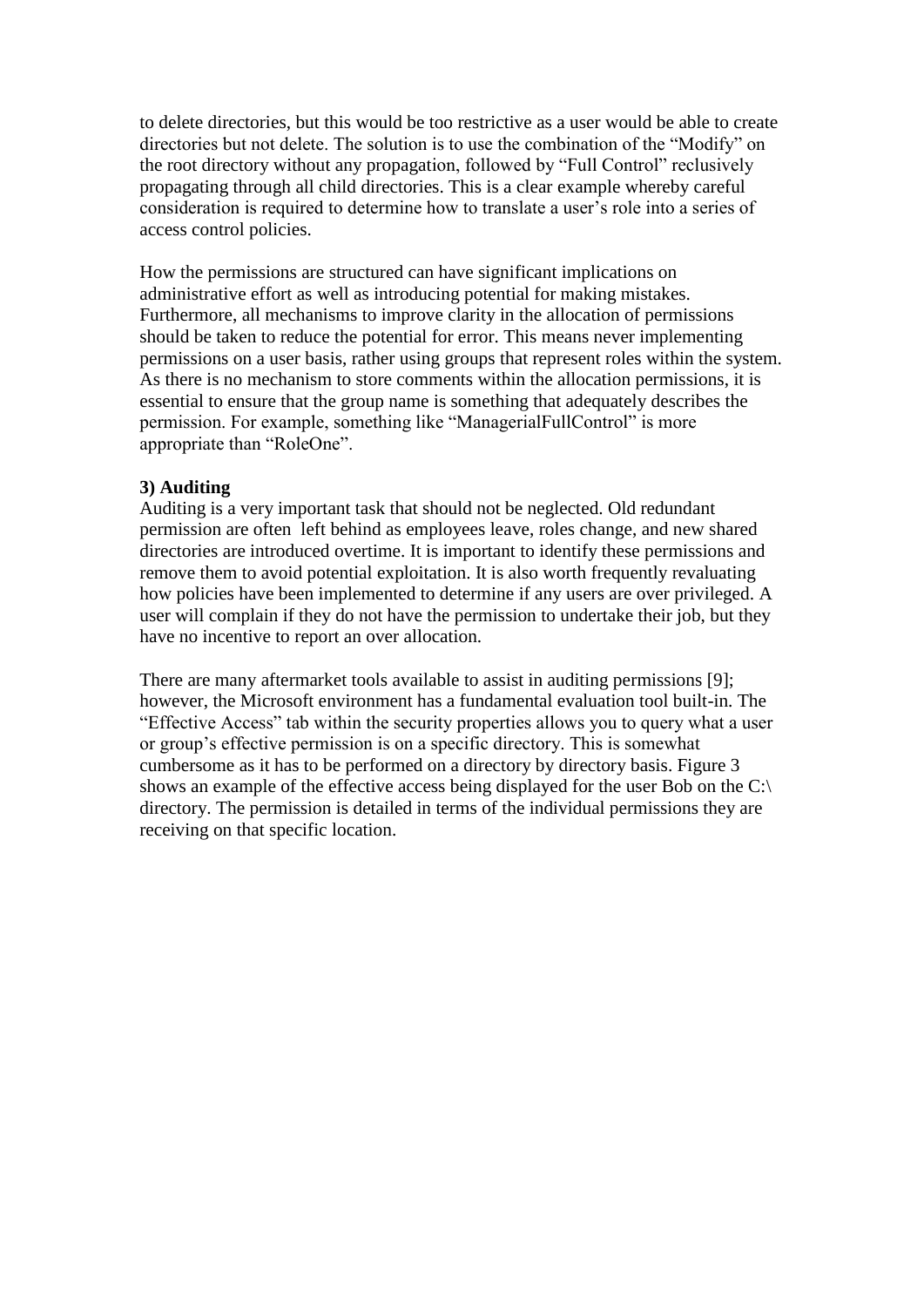|                         | Advanced Security Settings for Local Disk (C:) |                                                                                                             |                         |                                                                                                                                                                                                                                                                                                         |                                |    |        | п     | $\times$ |
|-------------------------|------------------------------------------------|-------------------------------------------------------------------------------------------------------------|-------------------------|---------------------------------------------------------------------------------------------------------------------------------------------------------------------------------------------------------------------------------------------------------------------------------------------------------|--------------------------------|----|--------|-------|----------|
| Name:                   | $C\Lambda$                                     |                                                                                                             |                         |                                                                                                                                                                                                                                                                                                         |                                |    |        |       |          |
| Owner:                  | TrustedInstaller                               | Change                                                                                                      |                         |                                                                                                                                                                                                                                                                                                         |                                |    |        |       |          |
| Permissions             | Share                                          | Auditing                                                                                                    | <b>Effective Access</b> |                                                                                                                                                                                                                                                                                                         |                                |    |        |       |          |
| User/ Group:            |                                                | that the intended group is a member of must be added separately.<br>Bob (DESKTOP-61D3AOQ\Bob) Select a user |                         | Effective Access allows you to view the effective permissions for a user, group, or device account. If the account is a member of a domain, you can<br>also evaluate the impact of potential additions to the security token for the account. When you evaluate the impact of adding a group, any group |                                |    |        |       |          |
| View effective access   |                                                |                                                                                                             |                         |                                                                                                                                                                                                                                                                                                         |                                |    |        |       |          |
| <b>Effective access</b> |                                                | Permission                                                                                                  |                         |                                                                                                                                                                                                                                                                                                         | <b>Access limited by</b>       |    |        |       |          |
| ×                       |                                                | <b>Full control</b>                                                                                         |                         |                                                                                                                                                                                                                                                                                                         | <b>Share, File Permissions</b> |    |        |       |          |
| w                       |                                                | Traverse folder / execute file                                                                              |                         |                                                                                                                                                                                                                                                                                                         |                                |    |        |       |          |
| ⊻                       |                                                | List folder / read data                                                                                     |                         |                                                                                                                                                                                                                                                                                                         |                                |    |        |       |          |
| ٧ź                      |                                                | <b>Read attributes</b>                                                                                      |                         |                                                                                                                                                                                                                                                                                                         |                                |    |        |       |          |
| ⊻                       |                                                | <b>Read extended attributes</b>                                                                             |                         |                                                                                                                                                                                                                                                                                                         |                                |    |        |       |          |
| ×                       |                                                | Create files / write data                                                                                   |                         |                                                                                                                                                                                                                                                                                                         | <b>Share, File Permissions</b> |    |        |       |          |
| ×                       |                                                | Create folders / append data                                                                                |                         |                                                                                                                                                                                                                                                                                                         | Share                          |    |        |       |          |
| ×                       |                                                | <b>Write attributes</b>                                                                                     |                         |                                                                                                                                                                                                                                                                                                         | <b>Share, File Permissions</b> |    |        |       |          |
| ×                       |                                                | Write extended attributes                                                                                   |                         |                                                                                                                                                                                                                                                                                                         | <b>Share, File Permissions</b> |    |        |       |          |
| ×                       |                                                | Delete subfolders and files                                                                                 |                         |                                                                                                                                                                                                                                                                                                         | <b>Share, File Permissions</b> |    |        |       |          |
| ×                       |                                                | <b>Delete</b>                                                                                               |                         |                                                                                                                                                                                                                                                                                                         | <b>Share, File Permissions</b> |    |        |       |          |
|                         |                                                | <b>Read permissions</b>                                                                                     |                         |                                                                                                                                                                                                                                                                                                         |                                |    |        |       |          |
| ×                       |                                                | Change permissions                                                                                          |                         |                                                                                                                                                                                                                                                                                                         | <b>Share, File Permissions</b> |    |        |       |          |
| ×                       |                                                | Take ownership                                                                                              |                         |                                                                                                                                                                                                                                                                                                         | <b>Share, File Permissions</b> |    |        |       |          |
|                         |                                                |                                                                                                             |                         |                                                                                                                                                                                                                                                                                                         |                                | OK | Cancel | Apply |          |

Figure 3: Effective Access

#### **About the author**

Dr Simon Parkinson is a Lecturer at the University of Huddersfield. His research interest is in developing intelligent systems for and cyber security. Simon is currently researching in the area of improving cyber security awareness and audits through developing novel, intelligent software tools. As part of his research Simon performs research into vulnerabilities of systems and to develop mitigation technologies.

#### **References**

1. 'Incidents of Ransomware on the Rise. Protect Yourself and Your Organization'. The Federal Bureau of Investigation, 2016

https://www.fbi.gov/news/stories/incidents-of-ransomware-on-the-rise

2. Mansfield-Devine, Steve. 'Ransomware: taking businesses hostage'. Network Security, Vol 10, 2016, pp 8-17.

3. Richardson, R., & North, M. 'Ransomware: Evolution, Mitigation and Prevention'. International Management Review, Vol 13, 2011, pp 10-21

4. Brewer, Ross. 'Ransomware attacks: detection, prevention and cure'. Network Security Vol 9, 2016, pp 5-9.

5. Pfleeger, C. P., & Pfleeger, S. L. 'Security in computing'. Prentice Hall Professional Technical Reference, 2002

6. Hanner, K., and Rudolf Hörmanseder. 'Managing Windows NT file system permissions—A security tool to master the complexity of Microsoft Windows NT file system permissions.' Journal of network and computer applications, Vol 22, 1999, pp 119-131.

7. Stiegler, M., Karp, A. H., Yee, K. P., Close, T., & Miller, M. S.'Polaris: virus-safe computing for Windows XP'. Communications of the ACM, Vol 49, 2006